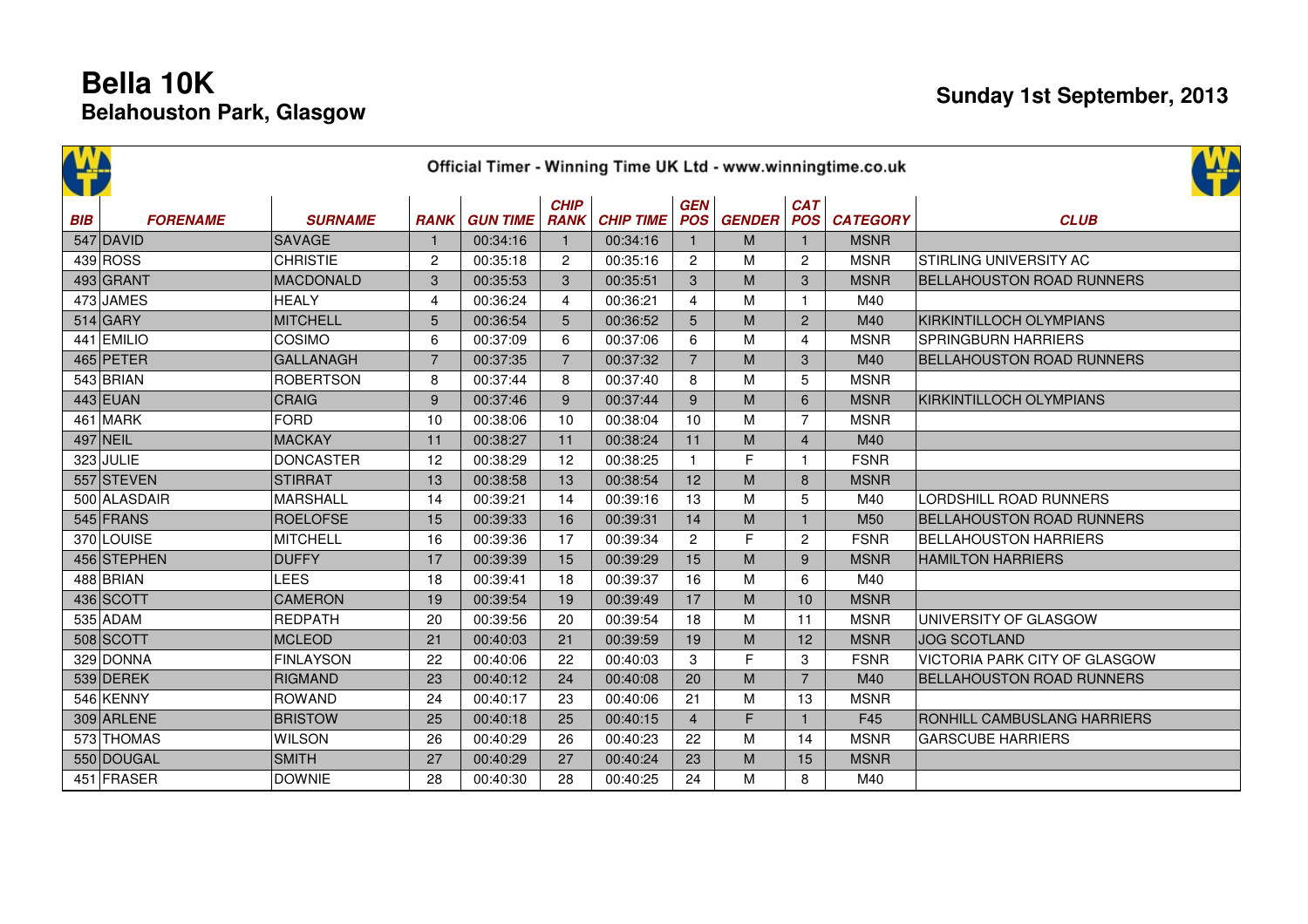|            | Official Timer - Winning Time UK Ltd - www.winningtime.co.uk |                    |             |                 |                            |                  |                          |                                                                                                            |                          |                 |                                  |  |  |  |  |
|------------|--------------------------------------------------------------|--------------------|-------------|-----------------|----------------------------|------------------|--------------------------|------------------------------------------------------------------------------------------------------------|--------------------------|-----------------|----------------------------------|--|--|--|--|
| <b>BIB</b> | <b>FORENAME</b>                                              | <b>SURNAME</b>     | <b>RANK</b> | <b>GUN TIME</b> | <b>CHIP</b><br><b>RANK</b> | <b>CHIP TIME</b> | <b>GEN</b><br><b>POS</b> | <b>GENDER</b>                                                                                              | <b>CAT</b><br><b>POS</b> | <b>CATEGORY</b> | <b>CLUB</b>                      |  |  |  |  |
|            | 516 ROBERT                                                   | <b>MORRISON</b>    | 29          | 00:40:40        | 29                         | 00:40:35         | 25                       | M                                                                                                          | 9                        | M40             |                                  |  |  |  |  |
|            | 544 STEWART                                                  | <b>ROBERTSON</b>   | 30          | 00:40:50        | 31                         | 00:40:50         | 26                       | M                                                                                                          | 16                       | <b>MSNR</b>     | <b>BELLAHOUSTON ROAD RUNNERS</b> |  |  |  |  |
|            | 339 ANGELA                                                   | <b>IRVING</b>      | 31          | 00:40:51        | 30                         | 00:40:40         | 5                        | F                                                                                                          | $\overline{4}$           | <b>FSNR</b>     | PERTH ROAD RUNNERS               |  |  |  |  |
|            | 348 ARLENE                                                   | <b>LEWIS</b>       | 32          | 00:40:55        | 33                         | 00:40:55         | 6                        | F                                                                                                          | $\mathbf{1}$             | F35             | <b>JERSEY SPARTANS</b>           |  |  |  |  |
|            | $421$ CHRIS                                                  | <b>BELL</b>        | 33          | 00:40:57        | 32                         | 00:40:53         | 27                       | M                                                                                                          | 17                       | <b>MSNR</b>     | <b>BELLAHOUSTON ROAD RUNNERS</b> |  |  |  |  |
|            | 447 MARK                                                     | <b>DEVLIN</b>      | 34          | 00:41:17        | 34                         | 00:41:10         | 28                       | M                                                                                                          | 18                       | <b>MSNR</b>     |                                  |  |  |  |  |
|            | 521 ALASDAIR                                                 | <b>MURRAY</b>      | 35          | 00:41:17        | 37                         | 00:41:17         | 29                       | $\mathsf{M}% _{T}=\mathsf{M}_{T}\!\left( a,b\right) ,\ \mathsf{M}_{T}=\mathsf{M}_{T}\!\left( a,b\right) ,$ | 19                       | <b>MSNR</b>     | RONHILL CAMBUSLANG HARRIERS      |  |  |  |  |
|            | 524 DOM                                                      | <b>MYLES</b>       | 36          | 00:41:20        | 35                         | 00:41:13         | 30                       | M                                                                                                          | 10                       | M40             |                                  |  |  |  |  |
|            | 495 STEPHEN                                                  | <b>MACINTYRE</b>   | 37          | 00:41:30        | 36                         | 00:41:15         | 31                       | M                                                                                                          | 11                       | M40             | <b>GLASGOW TRIATHLON CLUB</b>    |  |  |  |  |
|            | 496 DAVID                                                    | <b>MACIVER</b>     | 38          | 00:41:38        | 38                         | 00:41:33         | 32                       | M                                                                                                          | 12                       | M40             |                                  |  |  |  |  |
|            | $305$ ROMY                                                   | <b>BEARD</b>       | 39          | 00:41:41        | 39                         | 00:41:37         | $\overline{7}$           | F                                                                                                          | $5\phantom{.0}$          | <b>FSNR</b>     | <b>BELLAHOUSTON ROAD RUNNERS</b> |  |  |  |  |
|            | 423 ADRIAN                                                   | <b>BICKERSTAFF</b> | 40          | 00:41:46        | 40                         | 00:41:39         | 33                       | M                                                                                                          | 20                       | <b>MSNR</b>     |                                  |  |  |  |  |
|            | 499 NICKY                                                    | <b>MACLEOD</b>     | 41          | 00:41:55        | 41                         | 00:41:46         | 34                       | M                                                                                                          | 21                       | <b>MSNR</b>     |                                  |  |  |  |  |
|            | 418 NORMAN                                                   | <b>BAILLIE</b>     | 42          | 00:42:10        | 42                         | 00:42:05         | 35                       | М                                                                                                          | $\mathbf{1}$             | M60             | <b>GARSCUBE HARRIERS</b>         |  |  |  |  |
|            | $511$ JOHN                                                   | <b>MILLER</b>      | 43          | 00:42:16        | 43                         | 00:42:08         | 36                       | M                                                                                                          | 22                       | <b>MSNR</b>     | <b>IRVINE AC</b>                 |  |  |  |  |
|            | $502$ BRIAN                                                  | <b>MCDEVITT</b>    | 44          | 00:42:25        | 45                         | 00:42:25         | 37                       | M                                                                                                          | 23                       | <b>MSNR</b>     |                                  |  |  |  |  |
|            | $513$ RON                                                    | <b>MILNE</b>       | 45          | 00:42:26        | 44                         | 00:42:21         | 38                       | M                                                                                                          | $\overline{2}$           | M50             | <b>FORFAR ROAD RUNNERS</b>       |  |  |  |  |
|            | $475$ GARRY                                                  | <b>HENDERSON</b>   | 46          | 00:42:51        | 47                         | 00:42:44         | 39                       | M                                                                                                          | 13                       | M40             |                                  |  |  |  |  |
|            | 476 WALTER                                                   | <b>HENDERSON</b>   | 47          | 00:42:52        | 46                         | 00:42:36         | 40                       | M                                                                                                          | 14                       | M40             |                                  |  |  |  |  |
|            | $541$ REID                                                   | <b>ROB</b>         | 48          | 00:43:10        | 49                         | 00:43:04         | 41                       | М                                                                                                          | 15                       | M40             |                                  |  |  |  |  |
|            | 430 CRAIG                                                    | <b>BROWN</b>       | 49          | 00:43:12        | 50                         | 00:43:06         | 42                       | M                                                                                                          | 16                       | M40             | <b>GARSCUBE HARRIERS</b>         |  |  |  |  |
|            | 572 MATT                                                     | <b>WILSON</b>      | 50          | 00:43:16        | 48                         | 00:43:03         | 43                       | M                                                                                                          | 24                       | <b>MSNR</b>     |                                  |  |  |  |  |
|            | 484 CHRISTOPHER                                              | <b>KIMBLE</b>      | 51          | 00:43:20        | 51                         | 00:43:08         | 44                       | M                                                                                                          | 25                       | <b>MSNR</b>     |                                  |  |  |  |  |
|            | 575 EWAN                                                     | <b>WILSON</b>      | 52          | 00:43:30        | 52                         | 00:43:23         | 45                       | M                                                                                                          | 26                       | <b>MSNR</b>     | <b>KELVIN RUNNERS</b>            |  |  |  |  |
|            | 392 CAMILLA                                                  | <b>SIMS</b>        | 53          | 00:43:56        | 55                         | 00:43:49         | 8                        | F                                                                                                          | 6                        | <b>FSNR</b>     | <b>BELLAHOUSTON ROAD RUNNERS</b> |  |  |  |  |
|            | 425 DEREK                                                    | <b>BLOUNT</b>      | 54          | 00:43:59        | 54                         | 00:43:46         | 46                       | M                                                                                                          | 3                        | M50             |                                  |  |  |  |  |
|            | 523 CHRISTOPHER                                              | <b>MUTCH</b>       | 55          | 00:44:05        | 53                         | 00:43:44         | 47                       | M                                                                                                          | 27                       | <b>MSNR</b>     |                                  |  |  |  |  |
|            | 431 SIMON                                                    | <b>BROWNE</b>      | 56          | 00:44:07        | 57                         | 00:43:56         | 48                       | M                                                                                                          | 28                       | <b>MSNR</b>     | <b>BELLAHOUSTON HARRIERS</b>     |  |  |  |  |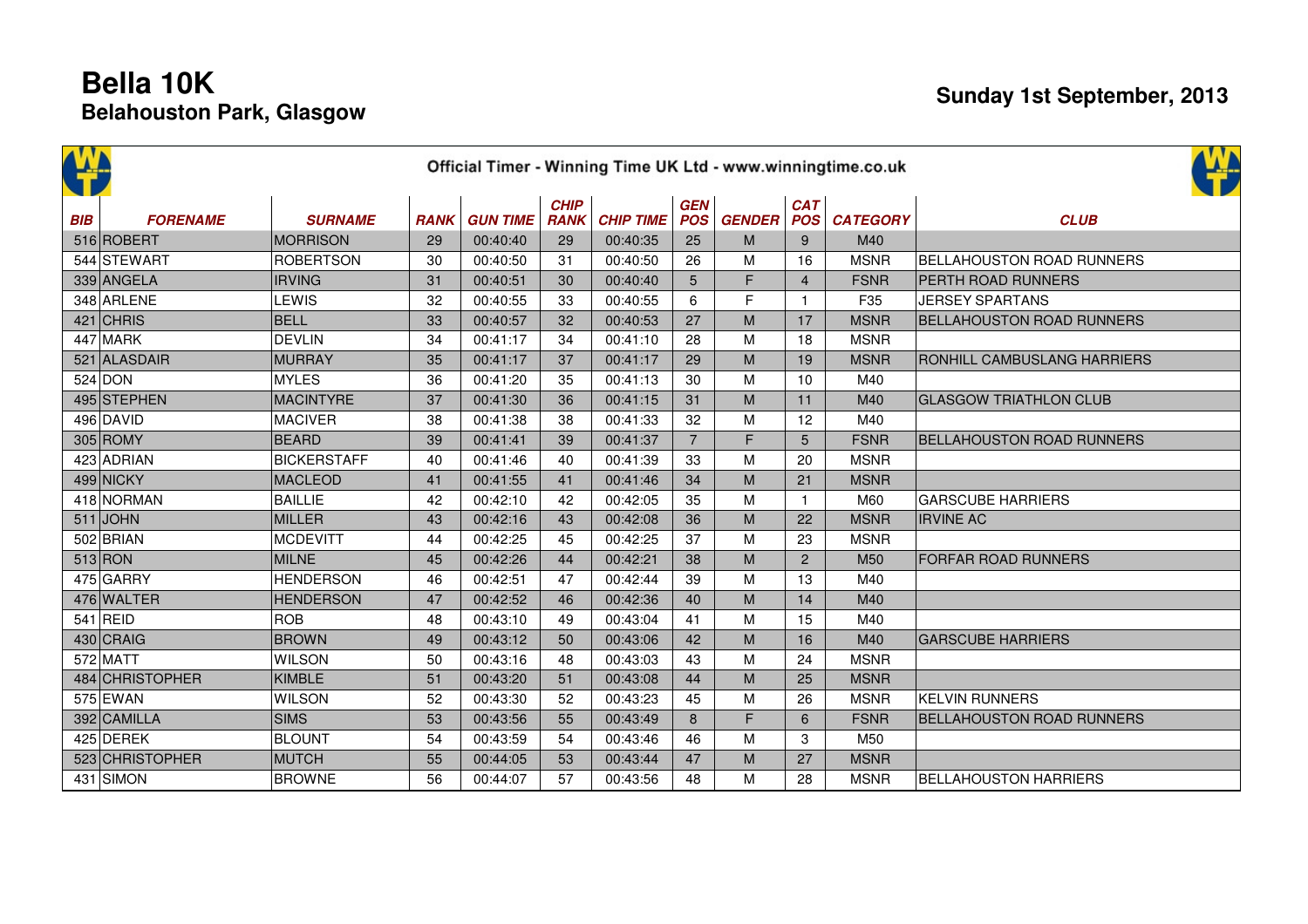|            |                   |                   |             |                 |                            |                  |                          |               |                          | Official Timer - Winning Time UK Ltd - www.winningtime.co.uk |                                  |
|------------|-------------------|-------------------|-------------|-----------------|----------------------------|------------------|--------------------------|---------------|--------------------------|--------------------------------------------------------------|----------------------------------|
| W          |                   |                   |             |                 |                            |                  |                          |               |                          |                                                              |                                  |
| <b>BIB</b> | <b>FORENAME</b>   | <b>SURNAME</b>    | <b>RANK</b> | <b>GUN TIME</b> | <b>CHIP</b><br><b>RANK</b> | <b>CHIP TIME</b> | <b>GEN</b><br><b>POS</b> | <b>GENDER</b> | <b>CAT</b><br><b>POS</b> | <b>CATEGORY</b>                                              | <b>CLUB</b>                      |
|            | 459 SCOTT         | <b>FINDLAY</b>    | 57          | 00:44:08        | 56                         | 00:43:52         | 49                       | M             | 29                       | <b>MSNR</b>                                                  |                                  |
| $417$  JAN |                   | <b>ANSCOMBE</b>   | 58          | 00:44:10        | 58                         | 00:44:04         | 50                       | M             | 30                       | <b>MSNR</b>                                                  | <b>BELLAHOUSTON HARRIERS</b>     |
|            | 568 COLIN         | WADDELL           | 59          | 00:44:21        | 59                         | 00:44:04         | 51                       | M             | 31                       | <b>MSNR</b>                                                  |                                  |
|            | 555 DEWAR         | <b>STEWART</b>    | 60          | 00:44:23        | 60                         | 00:44:18         | 52                       | M             | $\overline{4}$           | M50                                                          | <b>CLYDESDALE HARRIERS</b>       |
|            | $440$ DAN         | <b>CLARKSON</b>   | 61          | 00:44:31        | 64                         | 00:44:29         | 53                       | M             | 32                       | <b>MSNR</b>                                                  | <b>EDINBURGH AC</b>              |
|            | 561 CRAIG         | <b>SYMON</b>      | 62          | 00:44:32        | 61                         | 00:44:22         | 54                       | M             | 17                       | M40                                                          |                                  |
|            | 506 KIERAN        | <b>MCLAUGHLIN</b> | 63          | 00:44:32        | 62                         | 00:44:26         | 55                       | M             | 33                       | <b>MSNR</b>                                                  | <b>GARSCUBE HARRIERS</b>         |
|            | 385 JENI          | QUEEN             | 64          | 00:44:34        | 65                         | 00:44:29         | 9                        | F             | $\mathbf{2}$             | F35                                                          | <b>BELLAHOUSTON HARRIERS</b>     |
|            | 330 DENISE        | <b>FORBES</b>     | 65          | 00:44:41        | 66                         | 00:44:29         | 10                       | F             | $\overline{c}$           | F45                                                          |                                  |
|            | 531 ANDREW        | <b>PULFORD</b>    | 66          | 00:44:43        | 63                         | 00:44:26         | 56                       | M             | 34                       | <b>MSNR</b>                                                  | <b>BELLAHOUSTON ROAD RUNNERS</b> |
|            | 489 GAVIN         | <b>LIDDLE</b>     | 67          | 00:44:48        | 67                         | 00:44:41         | 57                       | M             | 18                       | M40                                                          |                                  |
|            | 413 MICHAEL       | <b>AKEROYD</b>    | 68          | 00:45:06        | 68                         | 00:45:01         | 58                       | M             | 19                       | M40                                                          | <b>CENTRAL AC</b>                |
|            | 480 TONY          | <b>HUGHES</b>     | 69          | 00:45:09        | 69                         | 00:45:03         | 59                       | M             | 5                        | M50                                                          |                                  |
|            | 414 IVAN MAURICIO | <b>ALVAREZ</b>    | 70          | 00:45:10        | 70                         | 00:45:06         | 60                       | M             | 35                       | <b>MSNR</b>                                                  |                                  |
|            | 570 STUART        | <b>WAUGH</b>      | 71          | 00:45:17        | 71                         | 00:45:11         | 61                       | M             | $\overline{2}$           | <b>M60</b>                                                   | <b>CALDERGLEN HARRIERS</b>       |
|            | $468$ ALAN        | <b>HAIR</b>       | 72          | 00:45:23        | 72                         | 00:45:17         | 62                       | M             | 20                       | M40                                                          |                                  |
|            | $580$ JOHN        | <b>YOUNG</b>      | 73          | 00:45:31        | 74                         | 00:45:19         | 63                       | M             | 21                       | M40                                                          | <b>JS CHRYSTON</b>               |
|            | $412$ IAIN        | <b>AIRD</b>       | 74          | 00:45:31        | 73                         | 00:45:18         | 64                       | M             | 36                       | <b>MSNR</b>                                                  |                                  |
|            | 564 MARK          | <b>TOLLAND</b>    | 75          | 00:45:39        | 75                         | 00:45:30         | 65                       | M             | 37                       | <b>MSNR</b>                                                  |                                  |
| 466 IAN    |                   | <b>GILMOUR</b>    | 76          | 00:45:43        | 76                         | 00:45:32         | 66                       | M             | 22                       | M40                                                          |                                  |
|            | $554$ ALLAN       | <b>STEWART</b>    | 77          | 00:45:44        | 77                         | 00:45:37         | 67                       | M             | 38                       | <b>MSNR</b>                                                  |                                  |
|            | 374 CLAIRE        | <b>MUIRHEAD</b>   | 78          | 00:45:50        | 79                         | 00:45:38         | 11                       | F             | $\overline{7}$           | <b>FSNR</b>                                                  |                                  |
| $494$ JIM  |                   | <b>MACGREGOR</b>  | 79          | 00:45:52        | 78                         | 00:45:37         | 68                       | M             | 3                        | <b>M60</b>                                                   | <b>MORAY ROAD RUNNERS</b>        |
| $477$ JIM  |                   | <b>HENDRY</b>     | 80          | 00:45:58        | 81                         | 00:45:50         | 69                       | M             | 23                       | M40                                                          | <b>STRATHAVEN STRIDERS</b>       |
|            | 301 LOUISE        | <b>ARROL</b>      | 81          | 00:46:02        | 80                         | 00:45:47         | 12                       | F             | 3                        | F35                                                          |                                  |
|            | 538 STUART        | <b>RENNIE</b>     | 82          | 00:46:06        | 82                         | 00:45:51         | 70                       | M             | 39                       | <b>MSNR</b>                                                  |                                  |
|            | 445 JAMES         | <b>DAVIS</b>      | 83          | 00:46:07        | 83                         | 00:45:58         | 71                       | M             | $\overline{4}$           | <b>M60</b>                                                   |                                  |
|            | $406$ JANE        | WILD              | 84          | 00:46:08        | 84                         | 00:46:01         | 13                       | F             | 3                        | F45                                                          | BELLAHOUSTON ROAD RUNNERS        |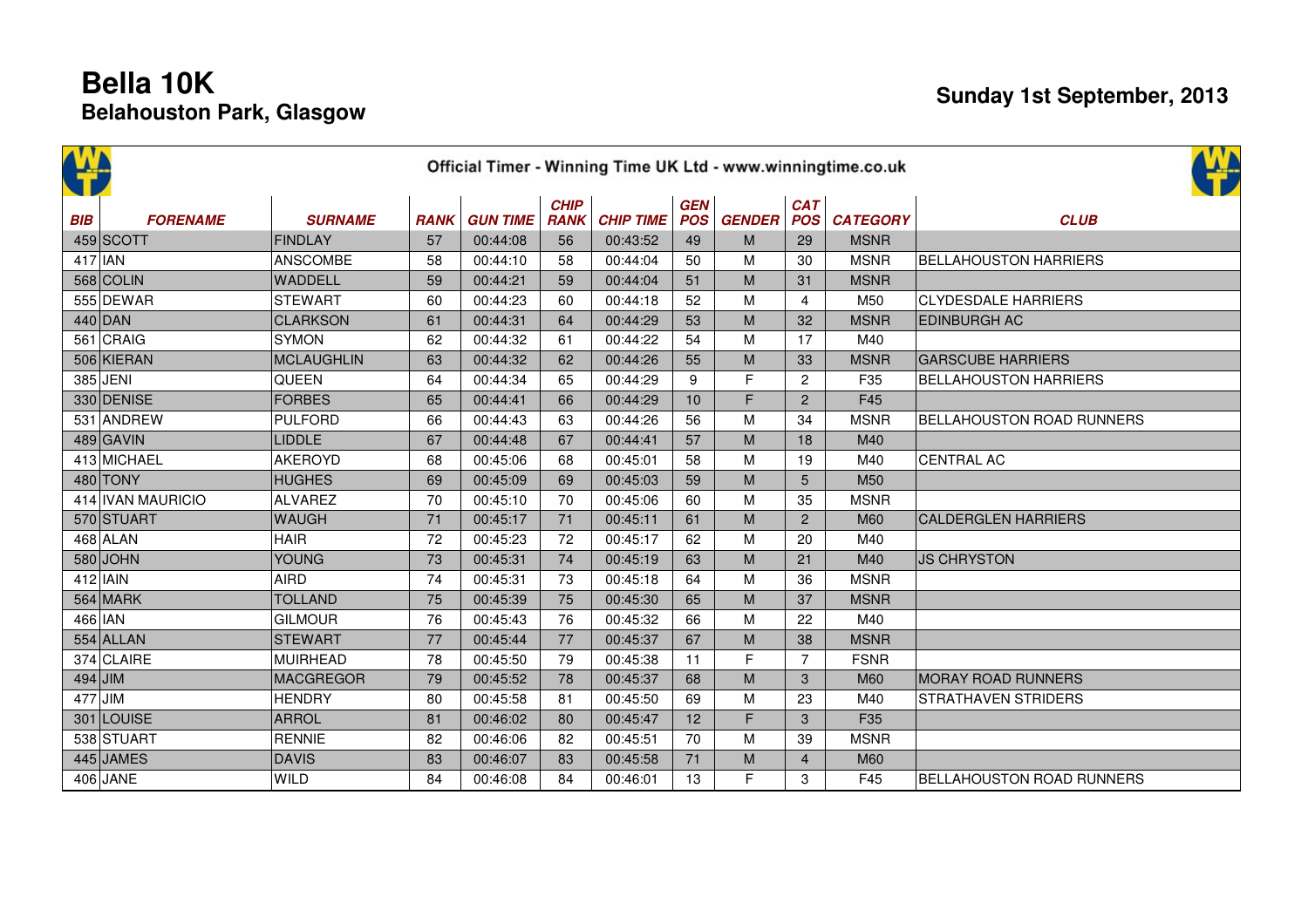| <b>BIB</b> | <b>FORENAME</b>   | <b>SURNAME</b>   | <b>RANK</b> | <b>GUN TIME</b> | <b>CHIP</b><br><b>RANK</b> | <b>CHIP TIME</b> | <b>GEN</b><br><b>POS</b> | <b>GENDER</b> | <b>CAT</b><br><b>POS</b> | <b>CATEGORY</b> | <b>CLUB</b>                      |
|------------|-------------------|------------------|-------------|-----------------|----------------------------|------------------|--------------------------|---------------|--------------------------|-----------------|----------------------------------|
|            | 559 GAVIN KENNEDY | <b>STURGEON</b>  | 85          | 00:46:09        | 85                         | 00:46:09         | 72                       | M             | 40                       | <b>MSNR</b>     |                                  |
|            | 327 SUSANNE       | FARRELL          | 86          | 00:46:26        | 90                         | 00:46:26         | 14                       | $\mathsf F$   | $\overline{4}$           | F35             |                                  |
|            | 574 STEPHEN       | <b>WILSON</b>    | 87          | 00:46:28        | 88                         | 00:46:20         | 73                       | M             | 24                       | M40             | <b>GARSCUBE HARRIERS</b>         |
|            | 563 DAMIANO       | <b>TIERO</b>     | 88          | 00:46:31        | 86                         | 00:46:17         | 74                       | M             | 41                       | <b>MSNR</b>     |                                  |
|            | 350 JUDITH        | <b>MACGREGOR</b> | 89          | 00:46:32        | 87                         | 00:46:17         | 15                       | $\mathsf F$   | 5                        | F35             | <b>BELLAHOUSTON ROAD RUNNERS</b> |
|            | 464 MARK          | <b>GALLACHER</b> | 90          | 00:46:35        | 92                         | 00:46:30         | 75                       | M             | 25                       | M40             | <b>JOGSCOTLAND</b>               |
|            | 529 CRAIG         | <b>POLLOCK</b>   | 91          | 00:46:36        | 89                         | 00:46:21         | 76                       | M             | 26                       | M40             |                                  |
|            | 344 MICHELLE      | <b>KELLY</b>     | 92          | 00:46:45        | 94                         | 00:46:34         | 16                       | F             | 6                        | F35             |                                  |
|            | $479$ ALLAN       | <b>HOGARTH</b>   | 93          | 00:46:45        | 91                         | 00:46:27         | 77                       | M             | 27                       | M40             |                                  |
|            | $424$ CHRIS       | <b>BLACK</b>     | 94          | 00:46:47        | 95                         | 00:46:39         | 78                       | M             | 42                       | <b>MSNR</b>     |                                  |
|            | 485 HAYTHAM       | <b>KUBBA</b>     | 95          | 00:46:51        | 93                         | 00:46:33         | 79                       | M             | 28                       | M40             |                                  |
|            | $311$ EMMA        | <b>BRYCE</b>     | 96          | 00:46:52        | 96                         | 00:46:46         | 17                       | F             | 8                        | <b>FSNR</b>     | <b>BELLAHOUSTON HARRIERS</b>     |
|            | 520 MALCOLM       | <b>MURRAY</b>    | 97          | 00:46:57        | 97                         | 00:46:47         | 80                       | M             | 29                       | M40             |                                  |
|            | 397 JULIE         | <b>VINTER</b>    | 98          | 00:47:20        | 98                         | 00:47:12         | 18                       | F             | 4                        | F45             | <b>BELLAHOUSTON ROAD RUNNERS</b> |
|            | 420 ROBERT        | <b>BELL</b>      | 99          | 00:47:26        | 99                         | 00:47:26         | 81                       | M             | 43                       | <b>MSNR</b>     |                                  |
|            | 487 RICHARD       | <b>LAWTON</b>    | 100         | 00:47:37        | 101                        | 00:47:30         | 82                       | M             | 44                       | <b>MSNR</b>     | <b>CALDERGLEN HARRIERS</b>       |
|            | 472 LAWRENCE      | <b>HEALY</b>     | 101         | 00:47:41        | 102                        | 00:47:30         | 83                       | M             | 30                       | M40             |                                  |
| $540$  JAN |                   | <b>RITCHIE</b>   | 102         | 00:47:48        | 100                        | 00:47:29         | 84                       | M             | 45                       | <b>MSNR</b>     | <b>BELLAHOUSTON HARRIERS</b>     |
|            | $433$ PETER       | <b>BURTON</b>    | 103         | 00:47:52        | 104                        | 00:47:44         | 85                       | M             | 46                       | <b>MSNR</b>     | <b>BELLAHOUSTON ROAD RUNNERS</b> |
|            | 349 JANE          | LOAN             | 104         | 00:48:04        | 106                        | 00:47:48         | 19                       | F             | $\overline{7}$           | F35             |                                  |
|            | $455$ ALAN        | <b>DUFF</b>      | 105         | 00:48:04        | 103                        | 00:47:43         | 86                       | M             | 6                        | M50             | <b>GLASGOW TRIATHLON CLUB</b>    |
|            | 576 KEVIN         | <b>WYPER</b>     | 106         | 00:48:07        | 105                        | 00:47:46         | 87                       | M             | 47                       | <b>MSNR</b>     |                                  |
|            | 467 BRYAN         | <b>GROME</b>     | 107         | 00:48:15        | 107                        | 00:48:01         | 88                       | M             | 48                       | <b>MSNR</b>     |                                  |
|            | 462 ANDREW        | <b>FORREST</b>   | 108         | 00:48:22        | 108                        | 00:48:08         | 89                       | M             | 49                       | <b>MSNR</b>     |                                  |
|            | 369 CLAIRE        | <b>MITCHELL</b>  | 109         | 00:48:28        | 109                        | 00:48:18         | 20                       | F             | 8                        | F35             | KIRKINTILLOCH OLYMPIANS          |
|            | 486 DOUGLAS       | LAMBIE           | 110         | 00:48:35        | 110                        | 00:48:24         | 90                       | M             | $\overline{7}$           | M50             |                                  |
|            | 381 KIRSTEEN      | <b>PATERSON</b>  | 111         | 0:48:38         | 111                        | 0:48:26          | 21                       | F             | 9                        | F35             |                                  |
|            | $454$ PAUL        | <b>DRAGON</b>    | 112         | 0:48:45         | 112                        | 0:48:36          | 91                       | M             | 50                       | <b>MSNR</b>     |                                  |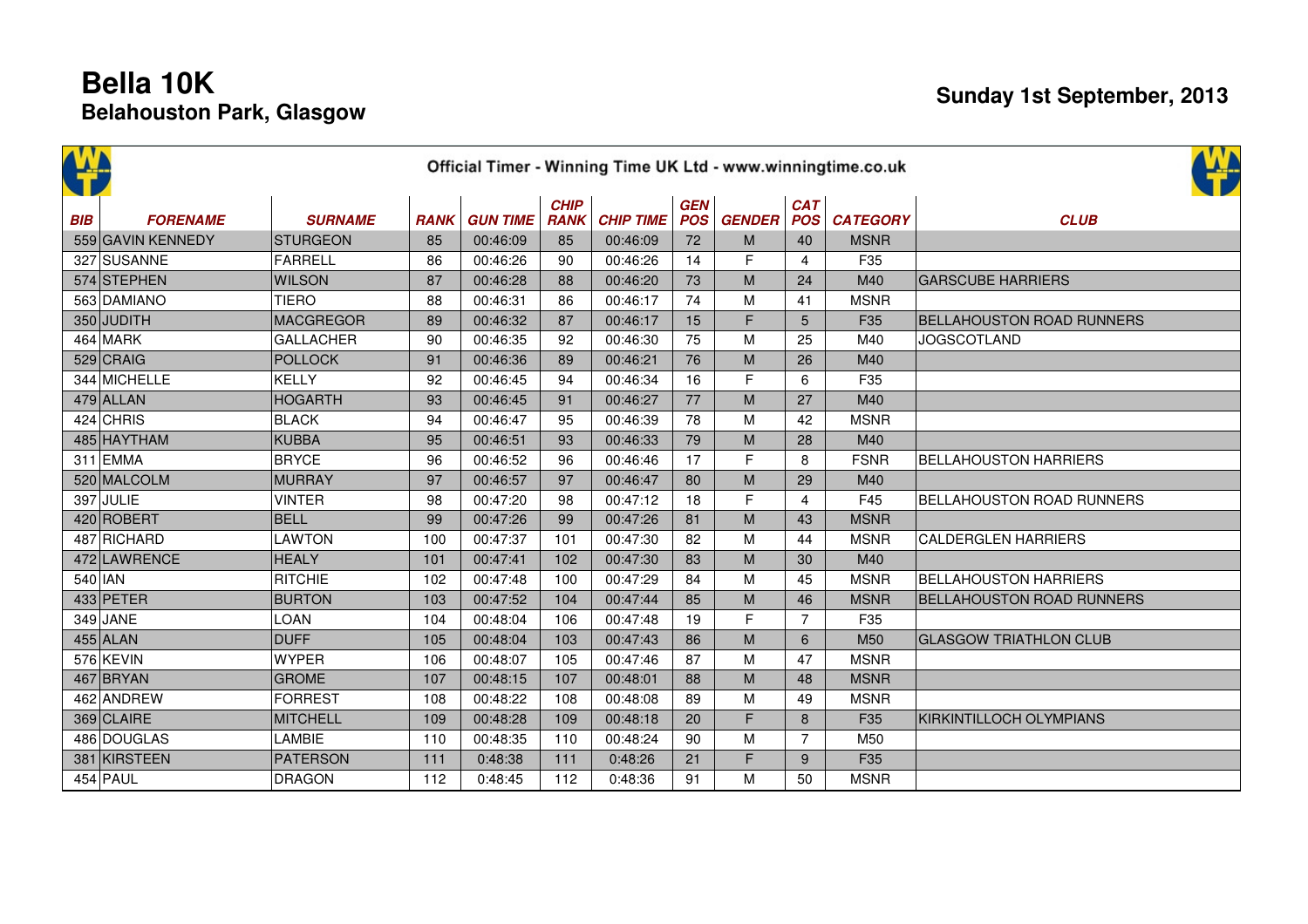|           | <u>W.</u><br>Official Timer - Winning Time UK Ltd - www.winningtime.co.uk |                   |             |                 |                            |                  |                          |               |                   |                 |                              |  |  |  |  |
|-----------|---------------------------------------------------------------------------|-------------------|-------------|-----------------|----------------------------|------------------|--------------------------|---------------|-------------------|-----------------|------------------------------|--|--|--|--|
| BIB       | <b>FORENAME</b>                                                           | <b>SURNAME</b>    | <b>RANK</b> | <b>GUN TIME</b> | <b>CHIP</b><br><b>RANK</b> | <b>CHIP TIME</b> | <b>GEN</b><br><b>POS</b> | <b>GENDER</b> | <b>CAT</b><br>POS | <b>CATEGORY</b> | <b>CLUB</b>                  |  |  |  |  |
|           | $504$ JOHN                                                                | MCILRAVEY         | 113         | 0:48:57         | 114                        | 0:48:48          | 92                       | M             | 8                 | M50             |                              |  |  |  |  |
|           | 483 BRIAN                                                                 | <b>KEENAN</b>     | 114         | 0:49:01         | 115                        | 0:48:55          | 93                       | M             | 31                | M40             |                              |  |  |  |  |
|           | 442 STEPHEN                                                               | <b>CRAIG</b>      | 115         | 0:49:02         | 113                        | 0:48:46          | 94                       | M             | 51                | <b>MSNR</b>     |                              |  |  |  |  |
|           | 387 CAROLINE                                                              | <b>ROGERS</b>     | 116         | 0:49:03         | 117                        | 0:49:03          | 22                       | F             | 10                | F35             |                              |  |  |  |  |
|           | 518 ANDREW                                                                | MULLEN            | 117         | 0:49:07         | 116                        | 0:48:58          | 95                       | M             | 32                | M40             |                              |  |  |  |  |
|           | 558 CLIFFORD                                                              | <b>STOLLER</b>    | 118         | 0:49:33         | 118                        | 0:49:22          | 96                       | M             | 9                 | M50             |                              |  |  |  |  |
|           | 517 ANDREW                                                                | <b>MOSTYN</b>     | 119         | 0:49:41         | 119                        | 0:49:26          | 97                       | M             | 52                | <b>MSNR</b>     |                              |  |  |  |  |
|           | $505$ GARY                                                                | <b>MCINTOSH</b>   | 120         | 0:49:43         | 121                        | 0:49:30          | 98                       | M             | 53                | <b>MSNR</b>     |                              |  |  |  |  |
|           | $492$ DAVID                                                               | <b>LOCK</b>       | 121         | 0:49:46         | 120                        | 0:49:27          | 99                       | M             | 10                | M50             |                              |  |  |  |  |
|           | $341$ LISA                                                                | <b>JONES</b>      | 122         | 0:49:47         | 123                        | 0:49:38          | 23                       | F             | 11                | F35             |                              |  |  |  |  |
|           | 336 VANESSA                                                               | <b>HENDRY</b>     | 123         | 0:49:50         | 122                        | 0:49:32          | 24                       | $\mathsf F$   | 5                 | F45             | <b>STRATHAVEN STRIDERS</b>   |  |  |  |  |
|           | $551$ JOHN                                                                | <b>SOFTLEY</b>    | 124         | 0:49:56         | 124                        | 0:49:38          | 100                      | M             | 5                 | M60             | <b>BELLAHOUSTON HARRIERS</b> |  |  |  |  |
| $360$ LIZ |                                                                           | MCINALLY          | 125         | 0:49:59         | 125                        | 0:49:43          | 25                       | F             | 6                 | F45             | FORFAR ROAD RUNNERS          |  |  |  |  |
|           | 474 GEORGE                                                                | <b>HEARNS</b>     | 126         | 0:50:08         | 129                        | 0:50:04          | 101                      | M             | 6                 | M60             |                              |  |  |  |  |
|           | 342 LESLEY                                                                | <b>JUSKOWIAK</b>  | 127         | 0:50:11         | 130                        | 0:50:04          | 26                       | F             | 9                 | <b>FSNR</b>     |                              |  |  |  |  |
|           | 449 ROBERT                                                                | <b>DOHERTY</b>    | 128         | 0:50:13         | 126                        | 0:49:49          | 102                      | M             | 11                | M50             |                              |  |  |  |  |
|           | $354$ FIONA                                                               | <b>MAURER</b>     | 129         | 0:50:15         | 128                        | 0:50:02          | 27                       | $\mathsf F$   | 10                | <b>FSNR</b>     |                              |  |  |  |  |
|           | 319 CICELY                                                                | <b>CUNNINGHAM</b> | 130         | 0:50:17         | 133                        | 0:50:13          | 28                       | F             | 12                | F35             |                              |  |  |  |  |
|           | $340$ JILLIE                                                              | <b>JOHNSTON</b>   | 131         | 0:50:20         | 127                        | 0:49:59          | 29                       | F             | 11                | <b>FSNR</b>     |                              |  |  |  |  |
|           | 335 PAULINE                                                               | <b>HENDERSON</b>  | 132         | 0:50:22         | 131                        | 0:50:04          | 30                       | F             | $\overline{7}$    | F45             |                              |  |  |  |  |
|           | $405$ VIKKI                                                               | <b>WIGHTMAN</b>   | 133         | 0:50:23         | 132                        | 0:50:06          | 31                       | $\mathsf F$   | 13                | F35             |                              |  |  |  |  |
|           | 569 CRAIG                                                                 | <b>WATSON</b>     | 134         | 0:50:27         | 134                        | 0:50:17          | 103                      | M             | 33                | M40             |                              |  |  |  |  |
|           | $577$ DAVID                                                               | <b>YEABSLEY</b>   | 135         | 0:50:49         | 135                        | 0:50:28          | 104                      | M             | 34                | M40             |                              |  |  |  |  |
|           | 331 LAURA                                                                 | <b>GRAY</b>       | 136         | 0:50:56         | 136                        | 0:50:41          | 32                       | F             | 12                | <b>FSNR</b>     |                              |  |  |  |  |
|           | $515$ ALLAN                                                               | MOORE             | 137         | 0:51:02         | 137                        | 0:50:57          | 105                      | M             | 54                | <b>MSNR</b>     |                              |  |  |  |  |
|           | 522 MIKE                                                                  | MURRAY            | 138         | 0:51:22         | 138                        | 0:51:09          | 106                      | M             | $\overline{7}$    | M60             |                              |  |  |  |  |
|           | 368 SARAH                                                                 | <b>MITCHELL</b>   | 139         | 0:51:23         | 139                        | 0:51:09          | 33                       | $\mathsf F$   | 13                | <b>FSNR</b>     |                              |  |  |  |  |
| $460$ KAI |                                                                           | <b>FISCHER</b>    | 140         | 0:51:26         | 142                        | 0:51:15          | 107                      | M             | 35                | M40             |                              |  |  |  |  |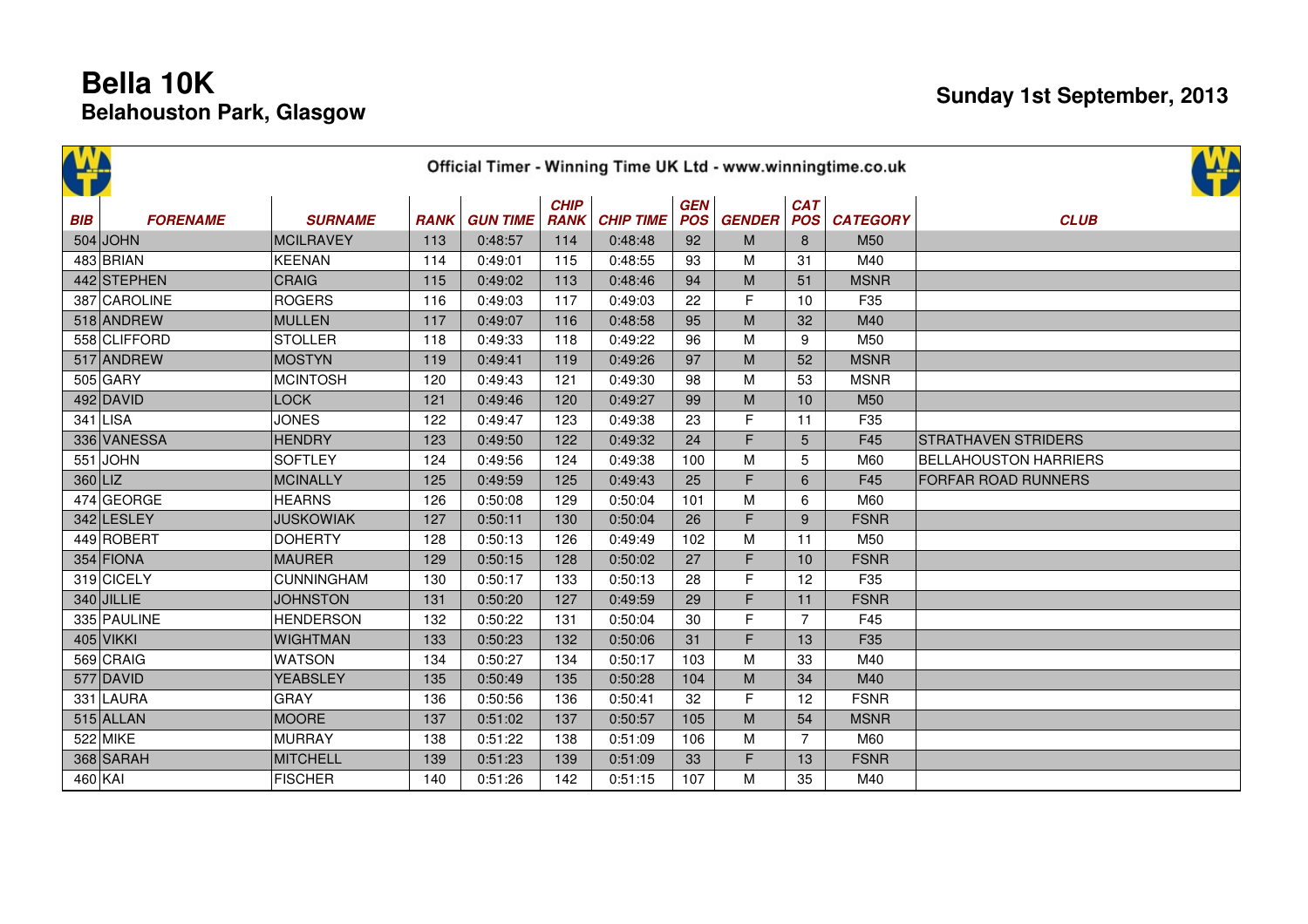| 伴          |                 |                  |             |                 |                            |                  |                          |               |                          |                 |                                  |
|------------|-----------------|------------------|-------------|-----------------|----------------------------|------------------|--------------------------|---------------|--------------------------|-----------------|----------------------------------|
| <b>BIB</b> | <b>FORENAME</b> | <b>SURNAME</b>   | <b>RANK</b> | <b>GUN TIME</b> | <b>CHIP</b><br><b>RANK</b> | <b>CHIP TIME</b> | <b>GEN</b><br><b>POS</b> | <b>GENDER</b> | <b>CAT</b><br><b>POS</b> | <b>CATEGORY</b> | <b>CLUB</b>                      |
|            | 398 PAULA       | WADDELL          | 141         | 0:51:28         | 140                        | 0:51:11          | 34                       | F.            | 14                       | <b>FSNR</b>     |                                  |
|            | 391 MICHELLE    | <b>SIMPSON</b>   | 142         | 0:51:29         | 141                        | 0:51:11          | 35                       | F             | 14                       | F35             |                                  |
|            | 409 FIONA       | <b>WILSON</b>    | 143         | 0:51:33         | 143                        | 0:51:15          | 36                       | F             | 15                       | <b>FSNR</b>     | BELLAHOUSTON ROAD RUNNERS        |
|            | 528 STEPHAN     | <b>PATTONI</b>   | 144         | 0:51:43         | 144                        | 0:51:33          | 108                      | M             | 12                       | M50             |                                  |
|            | 556 DAVID       | <b>STIRLING</b>  | 145         | 0:51:51         | 145                        | 0:51:36          | 109                      | M             | 36                       | M40             |                                  |
|            | 426 KEVIN       | <b>BOXALL</b>    | 146         | 0:52:00         | 146                        | 0:51:48          | 110                      | M             | 55                       | <b>MSNR</b>     |                                  |
|            | 394 KATY        | <b>SMITH</b>     | 147         | 0:52:12         | 151                        | 0:52:05          | 37                       | F             | 15                       | F35             | <b>BELLAHOUSTON HARRIERS</b>     |
|            | 437 GORDON      | CAMPBELL         | 148         | 0:52:12         | 147                        | 0:51:55          | 111                      | M             | 37                       | M40             |                                  |
| $427$ JOE  |                 | <b>BOYCE</b>     | 149         | 0:52:15         | 148                        | 0:52:03          | 112                      | M             | 13                       | M50             |                                  |
|            | 361 LAURA       | <b>MCINTYRE</b>  | 150         | 0:52:20         | 149                        | 0:52:03          | 38                       | F             | 16                       | <b>FSNR</b>     |                                  |
|            | 356 HAYLEY      | <b>MCCRORIE</b>  | 151         | 0:52:21         | 150                        | 0:52:04          | 39                       | F             | 17                       | <b>FSNR</b>     | <b>BELLAHOUSTON ROAD RUNNERS</b> |
|            | 565 MICHEL      | <b>TREPANIER</b> | 152         | 0:52:23         | 154                        | 0:52:13          | 113                      | M             | 38                       | M40             |                                  |
|            | 303 ANGELA      | <b>BAULD</b>     | 153         | 0:52:32         | 152                        | 0:52:12          | 40                       | F             | 16                       | F35             |                                  |
|            | 579 GORDON      | <b>YOUNG</b>     | 154         | 0:52:33         | 153                        | 0:52:12          | 114                      | M             | 14                       | M50             | KIRKINTILLOCH OLYMPIANS          |
| $408$ VIKI |                 | <b>WILLIAMS</b>  | 155         | 0:52:41         | 156                        | 0:52:32          | 41                       | F             | 18                       | <b>FSNR</b>     |                                  |
|            | 357 KIRSTY      | <b>MCDONALD</b>  | 156         | 0:52:42         | 155                        | 0:52:30          | 42                       | F             | 17                       | F35             |                                  |
|            | $537$ GARRY     | <b>REID</b>      | 157         | 0:52:53         | 157                        | 0:52:43          | 115                      | M             | 56                       | <b>MSNR</b>     |                                  |
|            | 395 DAWN        | <b>TOOKE</b>     | 158         | 0:53:00         | 158                        | 0:52:49          | 43                       | F             | 18                       | F35             |                                  |
| $478$  JAN |                 | <b>HIGGINS</b>   | 159         | 0:53:06         | 160                        | 0:53:01          | 116                      | M             | 57                       | <b>MSNR</b>     |                                  |
|            | 402 NICOLA      | <b>WATT</b>      | 160         | 0:53:10         | 159                        | 0:52:58          | 44                       | F             | 19                       | F35             |                                  |
|            | 302 ALISON      | <b>BANKS</b>     | 161         | 0:53:18         | 161                        | 0:53:03          | 45                       | F             | 8                        | F45             |                                  |
| $304$ GILL |                 | <b>BEAGAN</b>    | 162         | 0:53:26         | 162                        | 0:53:16          | 46                       | F             | 19                       | <b>FSNR</b>     |                                  |
|            | $552$ DAVID     | <b>SPENCE</b>    | 163         | 0:53:40         | 163                        | 0:53:26          | 117                      | M             | 15                       | M50             | <b>EDEN RUNNERS</b>              |
|            | 343 KERRY       | <b>KASIM</b>     | 164         | 0:54:16         | 164                        | 0:53:56          | 47                       | F             | 20                       | <b>FSNR</b>     |                                  |
|            | 509 ROBERT      | <b>MCMILLAN</b>  | 165         | 0:54:16         | 165                        | 0:53:57          | 118                      | M             | 39                       | M40             |                                  |
|            | 352 LORRAINE    | <b>MACKENZIE</b> | 166         | 0:54:28         | 166                        | 0:54:18          | 48                       | F             | 20                       | F35             |                                  |
|            | 519 FLETCHER    | <b>MURDOCH</b>   | 167         | 0:54:36         | 167                        | 0:54:19          | 119                      | M             | 8                        | <b>M60</b>      | <b>MARYHILL HARRIERS</b>         |
|            | $471$ NICK      | <b>HAWKINS</b>   | 168         | 0:54:42         | 168                        | 0:54:20          | 120                      | M             | 16                       | M50             |                                  |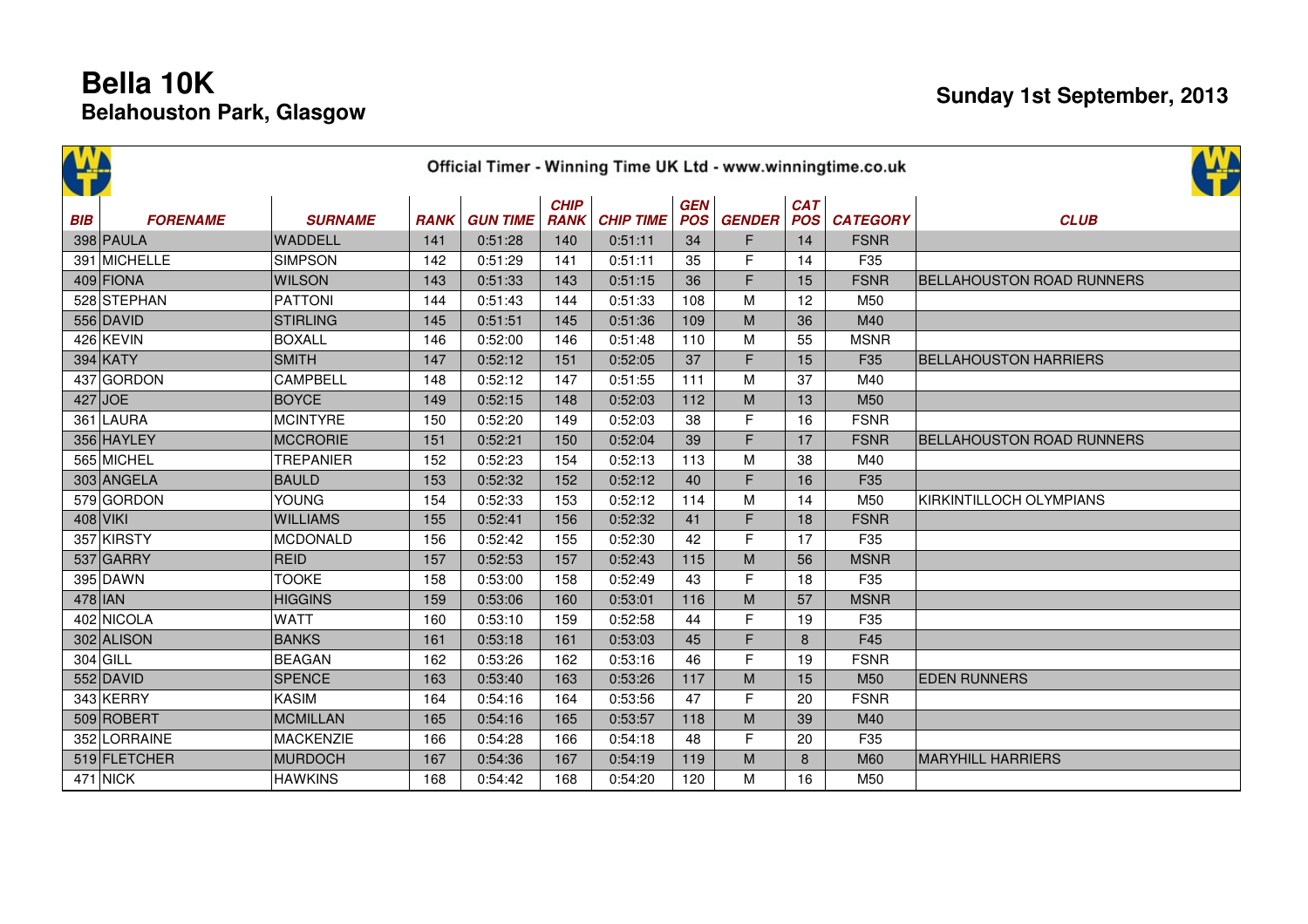|            | Official Timer - Winning Time UK Ltd - www.winningtime.co.uk |                   |             |                 |                            |                  |                          |               |                          |                 |                                |  |  |  |  |
|------------|--------------------------------------------------------------|-------------------|-------------|-----------------|----------------------------|------------------|--------------------------|---------------|--------------------------|-----------------|--------------------------------|--|--|--|--|
| <b>BIB</b> | <b>FORENAME</b>                                              | <b>SURNAME</b>    | <b>RANK</b> | <b>GUN TIME</b> | <b>CHIP</b><br><b>RANK</b> | <b>CHIP TIME</b> | <b>GEN</b><br><b>POS</b> | <b>GENDER</b> | <b>CAT</b><br><b>POS</b> | <b>CATEGORY</b> | <b>CLUB</b>                    |  |  |  |  |
|            | 501 FRANK                                                    | <b>MCCAFFERTY</b> | 169         | 0:54:43         | 169                        | 0:54:34          | 121                      | M             | 40                       | M40             |                                |  |  |  |  |
|            | 429 PETER                                                    | <b>BRADY</b>      | 170         | 0:54:47         | 170                        | 0:54:38          | 122                      | M             | 17                       | M50             |                                |  |  |  |  |
|            | 307 VALERIE                                                  | <b>BONE</b>       | 171         | 0:54:54         | 171                        | 0:54:43          | 49                       | F             | 21                       | F35             | <b>ERSKINE JOGGING BUDDIES</b> |  |  |  |  |
|            | 338 DEIRDRE                                                  | <b>HOYLE</b>      | 172         | 0:55:03         | 172                        | 0:54:47          | 50                       | F             | $\mathbf{1}$             | F <sub>55</sub> | <b>BELLAHOUSTON HARRIERS</b>   |  |  |  |  |
|            | 306 CHARLOTTE                                                | <b>BEATTIE</b>    | 173         | 0:55:07         | 173                        | 0:54:54          | 51                       | F             | 9                        | F45             |                                |  |  |  |  |
|            | 325 KATIE                                                    | <b>DUNLOP</b>     | 174         | 0:55:15         | 174                        | 0:54:54          | 52                       | F             | 21                       | <b>FSNR</b>     |                                |  |  |  |  |
|            | 457 KEITH                                                    | <b>DUNLOP</b>     | 175         | 0:55:15         | 175                        | 0:54:55          | 123                      | M             | 58                       | <b>MSNR</b>     | <b>EDINBURGH AC</b>            |  |  |  |  |
|            | 482 MITCHELL                                                 | <b>JIM</b>        | 176         | 0:55:18         | 176                        | 0:55:01          | 124                      | M             | 41                       | M40             |                                |  |  |  |  |
|            | $308$ JAN                                                    | <b>BOSTOCK</b>    | 177         | 0:55:31         | 177                        | 0:55:16          | 53                       | F             | 10                       | F45             | <b>RACY RUNNERS SSS</b>        |  |  |  |  |
|            | 548 GRAEME                                                   | <b>SHAW</b>       | 178         | 0:55:59         | 178                        | 0:55:49          | 125                      | M             | 18                       | M50             | <b>JOG SCOTLAND CHRYSTON</b>   |  |  |  |  |
|            | 400 GILLIAN                                                  | <b>WALLIS</b>     | 179         | 0:55:59         | 180                        | 0:55:51          | 54                       | F             | 22                       | F35             | <b>SPRINGBURN HARRIERS</b>     |  |  |  |  |
|            | 396 VITA                                                     | <b>VIDZUPA</b>    | 180         | 0:56:12         | 181                        | 0:55:51          | 55                       | $\mathsf{F}$  | 22                       | <b>FSNR</b>     |                                |  |  |  |  |
|            | 562 ANTHONY                                                  | <b>TIERNEY</b>    | 181         | 0:56:12         | 179                        | 0:55:49          | 126                      | M             | 42                       | M40             |                                |  |  |  |  |
|            | 407 CLARE                                                    | <b>WILLIAMS</b>   | 182         | 0:56:17         | 182                        | 0:56:03          | 56                       | E             | 11                       | F45             | <b>RACY RUNNERS SSS</b>        |  |  |  |  |
|            | 314 MARGARET                                                 | <b>CARGEY</b>     | 183         | 0:56:56         | 183                        | 0:56:42          | 57                       | F             | $\overline{2}$           | F <sub>55</sub> | <b>RACY RUNNERS SSS</b>        |  |  |  |  |
|            | 384 EMMA                                                     | <b>PETERS</b>     | 184         | 0:57:14         | 185                        | 0:57:01          | 58                       | F             | 23                       | F35             |                                |  |  |  |  |
|            | 316 CHARLOTTE                                                | <b>CHAPMAN</b>    | 185         | 0:57:15         | 184                        | 0:56:56          | 59                       | F             | 23                       | <b>FSNR</b>     |                                |  |  |  |  |
|            | 542 EDWARD                                                   | <b>ROBB</b>       | 186         | 0:57:16         | 186                        | 0:57:01          | 127                      | M             | 43                       | M40             |                                |  |  |  |  |
|            | 452 FRASER                                                   | <b>DOYLE</b>      | 187         | 0:57:47         | 187                        | 0:57:29          | 128                      | M             | 59                       | <b>MSNR</b>     |                                |  |  |  |  |
|            | 453 ROBERT                                                   | <b>DOYLE</b>      | 188         | 0:57:47         | 188                        | 0:57:29          | 129                      | М             | 19                       | M50             |                                |  |  |  |  |
|            | 346 MARIA                                                    | <b>LAWSON</b>     | 189         | 0:58:34         | 189                        | 0:58:26          | 60                       | F             | 24                       | <b>FSNR</b>     |                                |  |  |  |  |
|            | 578 DEREK                                                    | <b>YOUNG</b>      | 190         | 0:59:17         | 190                        | 0:59:03          | 130                      | M             | 60                       | <b>MSNR</b>     |                                |  |  |  |  |
|            | $328$ ANNA                                                   | <b>FEINTUCK</b>   | 191         | 1:01:34         | 191                        | 1:01:15          | 61                       | F             | 25                       | <b>FSNR</b>     |                                |  |  |  |  |
|            | 353 KIRSTY                                                   | <b>MACNIVEN</b>   | 192         | 1:02:06         | 192                        | 1:01:46          | 62                       | F             | 24                       | F35             |                                |  |  |  |  |
|            | 313 DONNA                                                    | <b>CALDWELL</b>   | 193         | 1:02:50         | 193                        | 1:02:37          | 63                       | F             | 25                       | F35             |                                |  |  |  |  |
|            | 347 PAULA                                                    | <b>LEES</b>       | 194         | 1:04:02         | 194                        | 1:03:42          | 64                       | F             | 12                       | F45             |                                |  |  |  |  |
|            | 362 NORMA                                                    | <b>MCKAY</b>      | 195         | 1:04:47         | 195                        | 1:04:27          | 65                       | F             | 26                       | F35             |                                |  |  |  |  |
|            | 334 MARIAN                                                   | <b>HARRIS</b>     | 196         | 1:04:57         | 196                        | 1:04:34          | 66                       | F             | 13                       | F45             |                                |  |  |  |  |